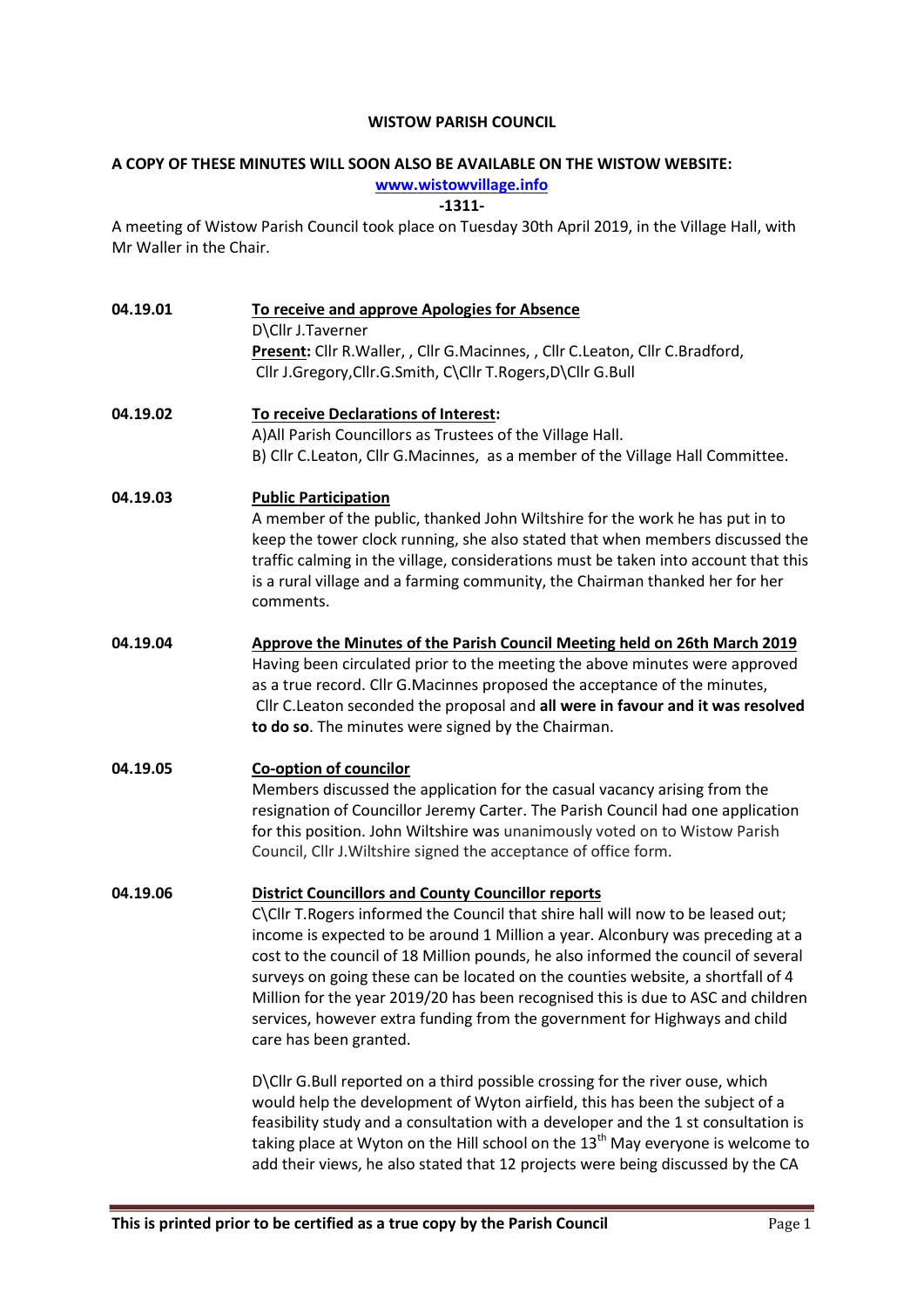#### -1312-

One of Which is the Cam metro

#### 04.19.07 Matters arising or carried forward from the previous meeting.

- **04.19.07.1** Members discussed the quote sent by Balfour Beatty to replace the aging street lighting and obsolete infrastructure, it was proposed by Cllr C.Leaton and seconded by the Chairman that a public meeting be arranged and a letter sent out to all residents Cllr G. Macinnes and the Chairman will frmulate the letter appropriately for distribution, all members were in favour and it was resolved to do so
- 04.19.07.2 Co-option process was carried out after the resignation of Councillor J. Carter, please see minute 04.19.05
- 04.19.07.3 The forms for a Grant were sent out to Wistow in Bloom and returned with the correct information under the LGA 1972 S137 a cheque has been raised accordingly.
- 04.19.08 Notification of planning items. No Planning applications have been received

### 04.19.09 Finance To approve accounts for payment: 30th April 2019

| <b>Date</b> | Ref. No. | Payee                     | <b>Description</b>                 | Amount |
|-------------|----------|---------------------------|------------------------------------|--------|
| 30/04/2019  | 394      | <b>CGM</b>                | <b>Grass Cutting</b>               | 270.00 |
| 30/04/2019  | 395      | <b>LGS Services</b>       | <b>Payroll Services</b>            | 153.60 |
| 30/04/2019  | 396      | <b>Environment Agency</b> | <b>Environment Agency</b>          | 14.66  |
| 30/04/2019  | 397      | Capalc                    | <b>Subscription and GDPR cover</b> | 274.45 |
| 30/04/2019  | 398      | <b>Mr Tew</b>             | <b>Clerks Wages</b>                | 335.00 |
| 30/04/2019  | 399      | <b>Wistow in Bloom</b>    | <b>Planting around village</b>     | 200.00 |

To note income received: Members to note that no income was received for April 2019

Cllr R.Waller proposed that the accounts be approved for payment. Cllr C.Bradford seconded the proposal, all were in favour and it was resolved to do so. The chairman signed the list of payments on the agenda, Cllr C.Leaton countersigned the Payments.

- 04.19.09.1 To review the Annual internal audit report The clerk informed members and took them through the internal Audit report for the year 2018/19 it was proposed by Chairman and seconded by Cllr C.Leaton that the audit report be accepted all members were in favour and it was resolved to do so.
- 04.19.09.2 To review the Annual Governance and Accountability Return 2018/2019 and to consider approval of the Annual Governance Statement 2018/2019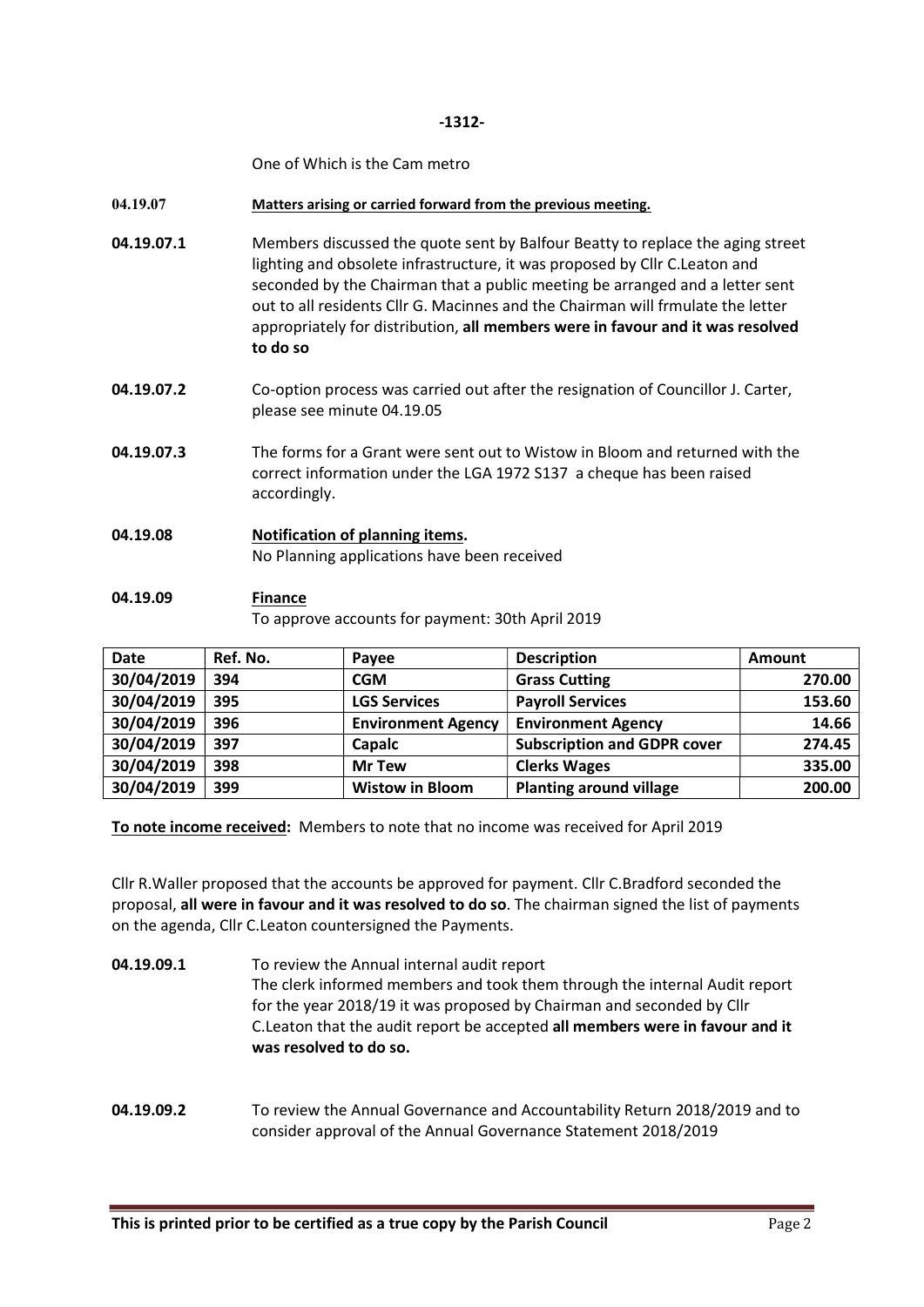The Clerk/Responsible Financial Officer presented the Annual Governance Statement 2018/2019 and councillors were asked to confirm that they understand their responsibility for ensuring that there is a sound system of internal control, including arrangements for the preparation of the accounting statements. Cllr C.Bradford proposed that the clerk and the chairman authorise the statement on the council's behalf. Cllr C. Leaton seconded the proposal. All were in favour and it was resolved to do so.

04.19.09.3 To consider approval of the Accounting Statements 2018/2019 The clerk/responsible financial officer reported that the parish council ended the financial year 2018/2019 with a bank balance of £31,343.88, of which 15,842.29 was held in the deposit account, The Chairman proposed that the accounting statement was correct, Cllr G. Macinnes seconded the proposal all were in favour and it was resolved to do so

> \*Members noted that the Vat refund has been sent to HMRC for the year 2018- 2019 for the amount of £827.11\*

- 04.19.10 Traffic, Highways & Road Safety.
- 04.19.10.1 Members noted that Several Potholes reported along Parsonage Street / Manor Street has been marked up for patching and awaiting implementation.
- 04.19.11 Village Maintenance
- **04.19.11.1** The clerk apologised that the signs were not present at the meeting and this item was deferred to the next meeting
- 04.19.11.2 Update from the Litter pick which took place on Saturday 13<sup>th</sup> April This was a huge success and the amount gathered is thankfully well down overall it proves the point if things are kept on top of, makes it easier year on year. Cllr G. Macinnes thanked all volunteers that took part. He also stated that 4 new discreet Dog Poo Bag dispensers have been installed on posts @ The Bus Stop, The Green, top of Bridge Street and the Junction of Church/Oaklands. Hopefully these will get used and not abused/pinched. If the consensus over the coming week is they are working I will if requested purchase more.

# 04.19.12 Policing Matters: No incidents in the village of Wistow reported, all alerts are posted to the Parish Councils Facebook page.

- 04.19.13 Correspondence and Communications
- 04.19.13.1 Meeting with Balfour Beatty to discuss street Lighting
- 04.19.13.2 TWM traffic control notice

-1314-